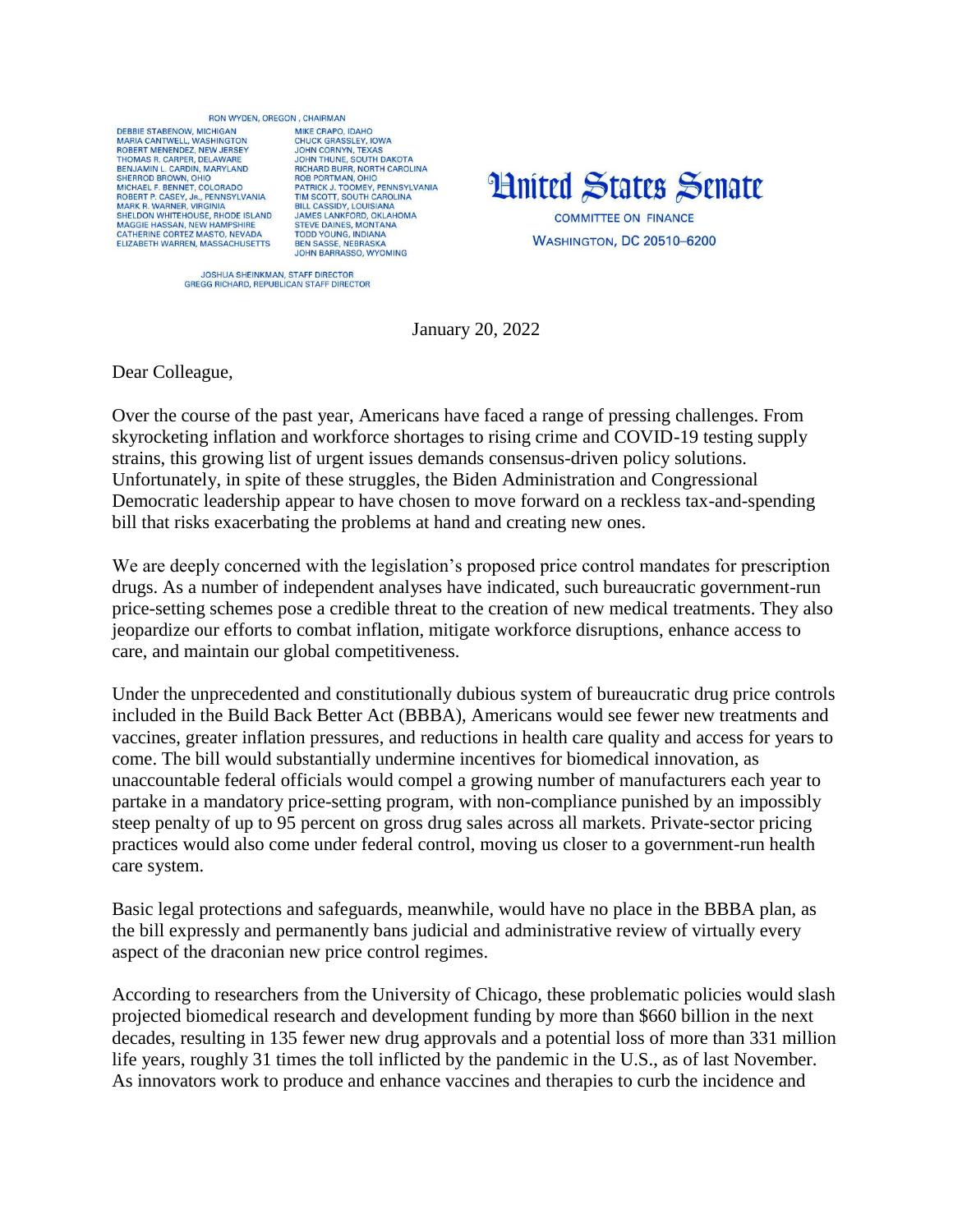effects of COVID-19, these disincentives for biomedical discovery and development would prove particularly devastating.

Imagine the world today without COVID vaccines or treatments, and imagine a world with a weak or nonexistent pipeline for combating conditions like Alzheimer's, sickle cell disease, or cancer. These policy proposals imperil our hopes for the lifesaving cures and life-enhancing therapies of tomorrow.

BBBA's government drug pricing mandates would also put access to high-quality health care at risk by burying small businesses in burdensome bureaucratic demands and instituting aggressive payment cuts for frontline health care providers. An analysis by the nonpartisan American Action Forum found that the Biden Administration finalized more than \$200 billion in new regulatory costs in 2021, imposing a staggering 131.2 million new paperwork hours on job creators. The tax-and-spending proposal currently under consideration would double down on this concerning trend toward over-regulation and advance a series of sweeping new government mandates for stakeholders across the health care system.

For health care providers, the bill's price-setting program would have an even more onerous economic impact, which, according to health care experts at Avalere, would amount to a roughly 40 percent reduction in add-on payments for the providers who furnish the medications most likely to be targeted. The doctors' office setting would see particularly steep cuts, potentially accelerating health system consolidation and independent practice closures, with stark access implications for patients across the nation.

In short, from lifesaving treatments to provider access, BBBA represents an unwarranted step backwards for health care quality and sustainability, and it poses a grave threat to our global competitiveness. As the Chinese Communist Party and other rivals abroad look to leverage life sciences innovation to seize market dominance and strengthen their defense capabilities, our national security and international leadership demand a more responsible path forward.

We stand ready to work with the administration and our colleagues in both chambers and on both sides of the aisle to develop policies to help address the myriad challenges facing Americans, including health care access, affordability, and innovation. We must not, however, enable the unproductive and innovation-killing government price control mandates included in BBBA to become law. They would serve only to expand federal control over health care and to undermine Americans' ability to compete globally, at the expense of the real and pressing health care needs facing our country.

Sincerely,

\_\_\_\_\_\_\_\_\_\_\_\_\_\_\_\_\_\_\_\_\_\_\_\_\_\_\_\_\_\_ \_\_\_\_\_\_\_\_\_\_\_\_\_\_\_\_\_\_\_\_\_\_\_\_\_\_\_\_\_

Charles E. Grassley United States Senator United States Senator